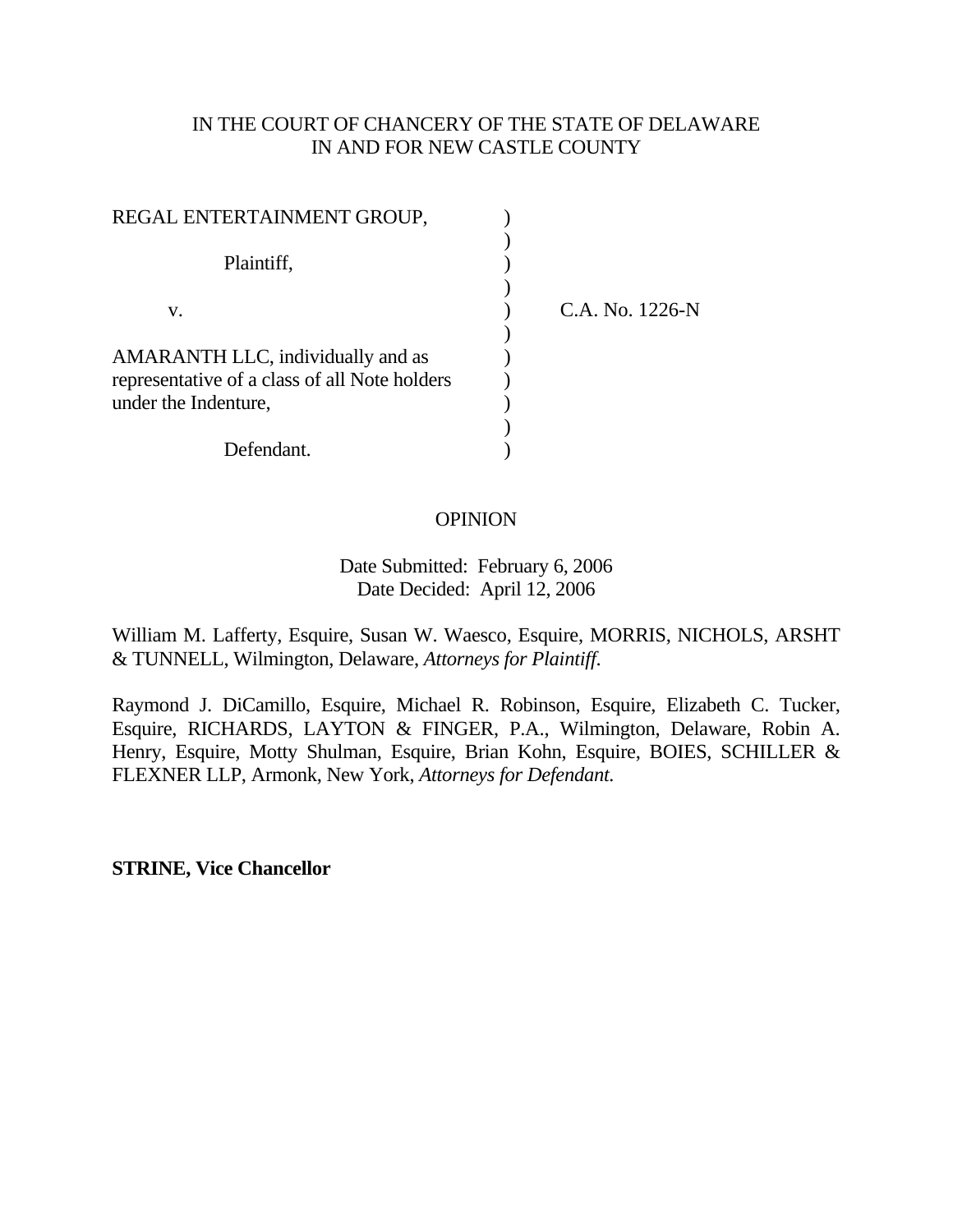This matter is before the court on the plaintiff's motion for the certification of a defendant class. The plaintiff in this case, Regal Entertainment Group, is the issuer of a series of convertible notes (the "Notes") under an "Indenture."

 The issuer filed suit after one of the largest holders of Notes, defendant Amaranth LLC, publicly disputed Regal's method for calculating the number of shares of common stock that Noteholders would receive upon conversion. Facing uncertainty about an issue that affected all Noteholders, Regal filed this suit against Amaranth seeking a declaration that its interpretation was correct. Amaranth answered and asserted counterclaims, among which is a claim seeking a declaration that its interpretation, rather than Regal's, is correct.

 The only objection that Amaranth raised to the motion for certification is that its status as a hedge fund should relieve it of the obligation to serve as the representative of a defendant class. Because Amaranth could sell the Notes in question, or engage in transactions in which it would take short- or long-positions regarding the Notes, Amaranth says it should not suffer the burden of serving as the class representative. As of November 2005, Amaranth was the beneficial owner, within the meaning of Rule 13d-3 of the Securities Exchange Act of 1934, of approximately \$80,443,000 principal amount of the Notes at issue. $<sup>1</sup>$ </sup>

<sup>&</sup>lt;sup>1</sup> Although not clear from Amaranth's papers, it appears that Amaranth also has short positions in Regal's common stock and, by contract, economic exposure to another \$38 million face amount of the Notes but lacks voting or dispositive power over those Notes.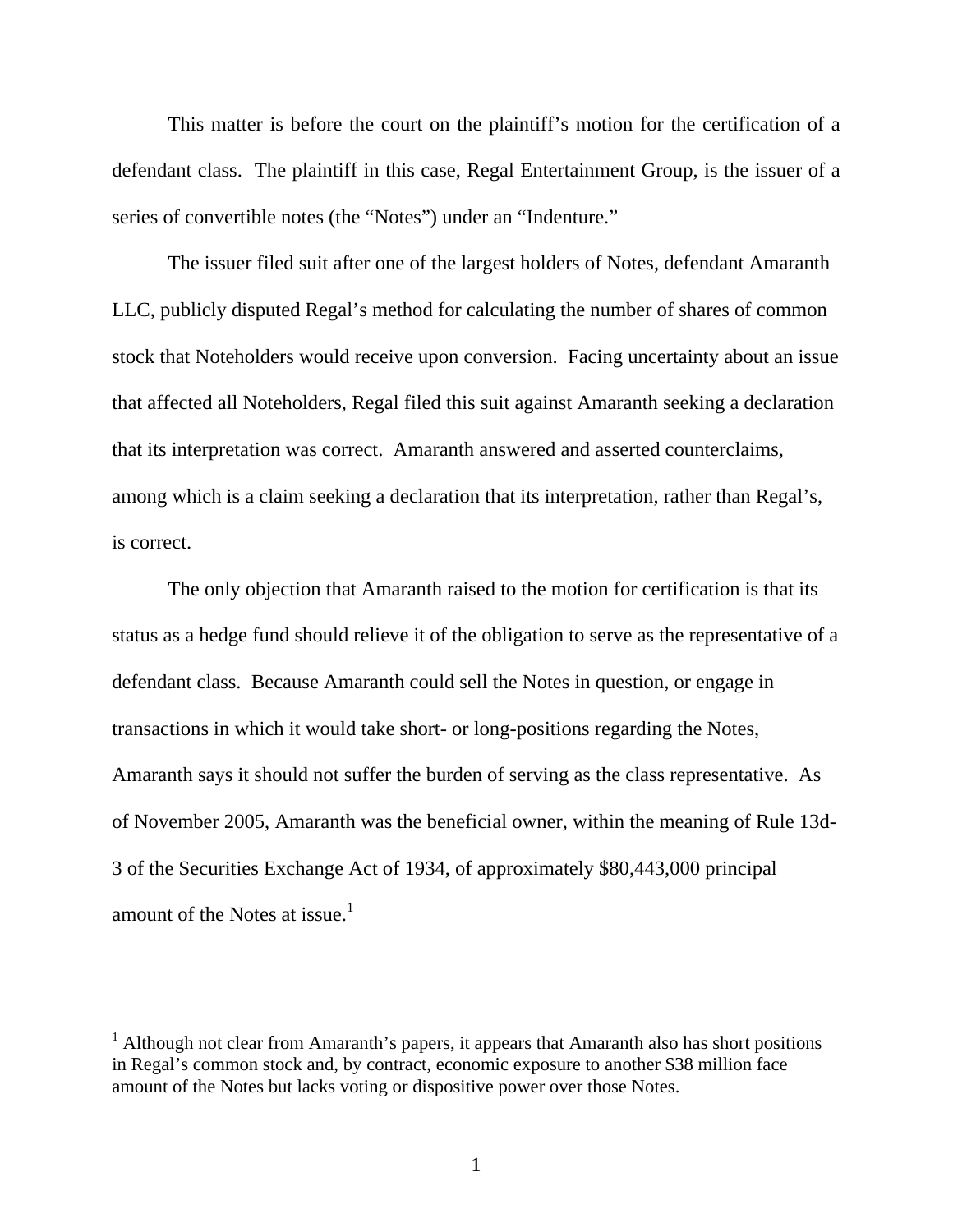In this opinion, I find that Amaranth's objections are makeweight. Amaranth is the Noteholder that publicly disputed Regal's interpretation of the Indenture. After this suit was filed, Amaranth asserted counterclaims against Regal.

 Amaranth, therefore, is well-positioned to represent the class as it seeks to advance an interpretation contrary to Regal's and that affects all Noteholders. The fact that Amaranth might sell its Notes or at some later time engage in behavior that disqualifies it does not distinguish it from most class representatives in cases when class representative status is tied to the ownership of a class of securities. To date, Amaranth has not sold its Notes and has sought aggressively to contest the issuer's interpretation. Its self-interested desire to avoid the modest additional burden of serving as the representative of a defendant class is not sufficient to deny Regal's motion, particularly given that Regal clearly faces a circumstance when the certification of a defendant class is warranted to protect Regal against inconsistent claims by similarly situated Noteholders.

I.

Regal Entertainment Group is the largest operator of movie theatres in the nation. In May 2003, Regal offered the Notes for sale to qualified institutional buyers under Securities and Exchange Rule 144A. Credit Suisse First Boston was the initial purchaser (i.e., the underwriter) of the offering. In that capacity, Credit Suisse bought the Notes in the first instance and then sold them to qualified institutional buyers.

The terms of the Notes were negotiated between Credit Suisse and Regal. Among the key terms were the provisions of the Indenture used to adjust the Conversion Price of the Notes when Regal paid dividends on its common stock — what I will call the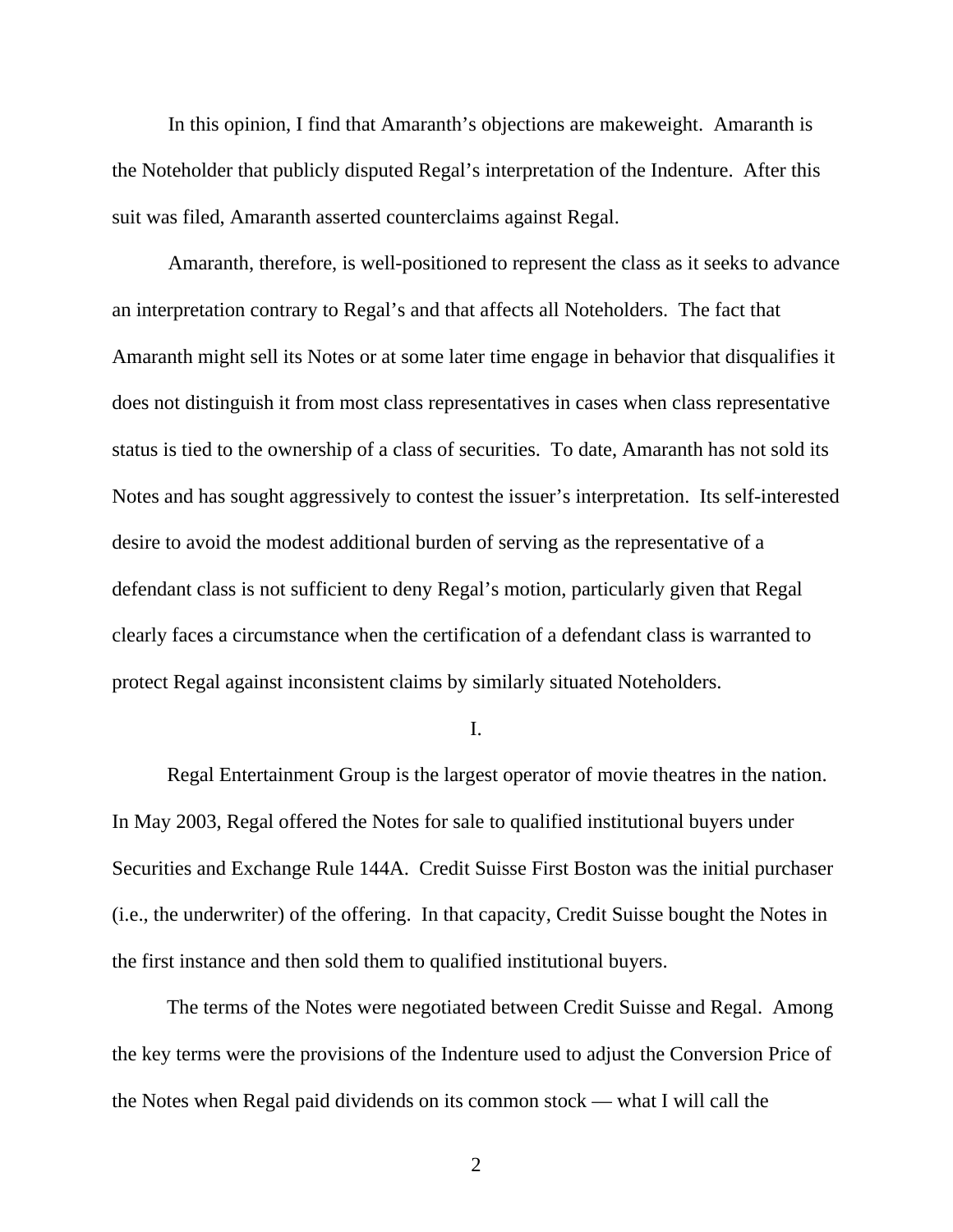Dividend Reduction Formula. These provisions were set forth in § 10.4(e) of the Indenture. Section 10.4(e) provides that the Conversion Price for the Notes in effect before the determination date of any dividend is to be multiplied by:

a fraction of which (x) the numerator shall be the average of the Volume Weighted Average Prices for the three Trading Days ending on the date *immediately preceding the Ex-Dividend Date* for such dividend or distribution less the difference between . . . and (y) the denominator shall be *such* average of the Volume Weighted Average Prices for the three Trading Days ending on the date *immediately preceding the dividend date* for such divided [sic] or distribution.<sup>2</sup>

According to Regal, both it and Credit Suisse intended that the numerator and the denominator in the Dividend Reduction Formula were to be the same. That is, Regal argues that the exclusion of the defined term "Ex-Dividend Date" in the denominator and the inclusion of the term "dividend date" in its place was not intended to create a distinction but was a scrivener's error in implementation.

That the numerator and denominator were to be the same, Regal argues, is made obvious by the purpose of the Dividend Reduction Formula, which simply was to reduce the Conversion Price by an amount equal to the fraction of the value of a share of Regal common stock that is paid out in a dividend in excess of the maximum allowed dividend under the terms of the Indenture.<sup>3</sup> To use an example, if the common stock share price used in the numerator and denominator was \$1 per share and a five-cent excess dividend

 $2$  Emphasis added.

 $3$  The Indenture originally considered a dividend to be excessive if it was greater than \$0.60 per share, which was set based on the annual amount of Regal's periodic dividends paid at the time the Notes were issued. That maximum allowed dividend, \$0.60, later was adjusted downward pursuant to § 10.4(i) of the Indenture.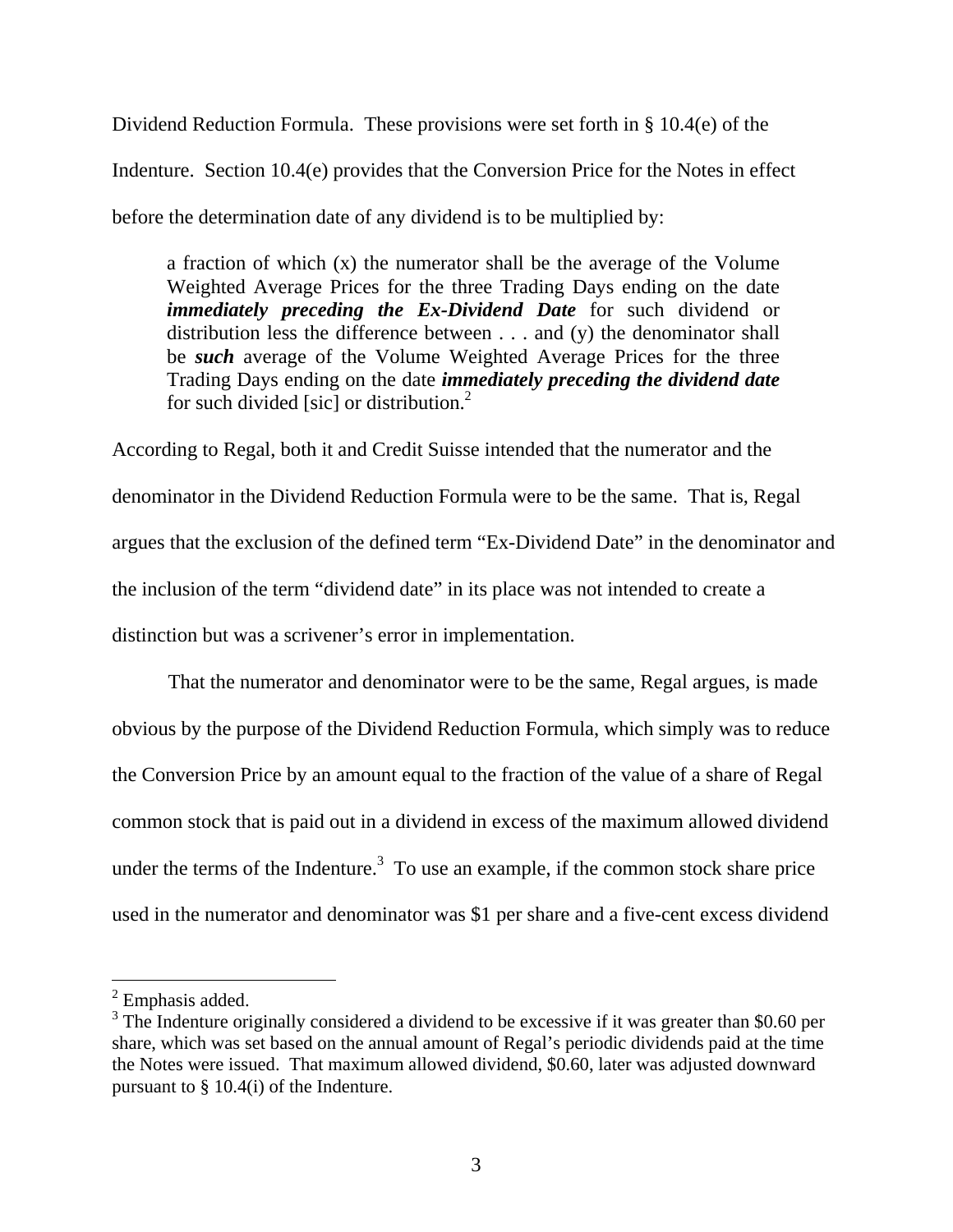was declared and the conversion price was say \$2, Regal says the formula would adjust the Conversion Price as follows:

$$
(\$2 \text{ conversion price}) \times (\underline{\$1 per share - \$0.05 excess dividend}) = \$1.90
$$
  
\$1 per share

Thus, if the excess dividend is five percent of the value of a share of common stock, the conversion price will be reduced by five percent. In this way, the Formula for calculating adjustments to the Conversion Price works to preserve the value of the Notes' conversion feature by adjusting the Conversion Price exactly to account for the economic impact of periodic dividends that Regal might pay out in excess of the maximum allowed dividend.

 Using the approach of treating the numerator and denominator in the Dividend Reduction Formula as if they were the same thing, Regal eventually made several adjustments to the Conversion Price after a series of dividend payments in 2004 and 2005. The quiet that accompanied those adjustments ended in March 2005.

That month, Amaranth began questioning the basis on which Regal was applying the Dividend Reduction Formula. Specifically, Amaranth contended that the Indenture required the use of different dates to determine the weighted average trading price used in the numerator and denominator of the Formula. In a Schedule 13G filed that month, Amaranth claimed beneficial ownership of greater than 5% of Regal Common Stock by virtue of owning \$80 million of the Notes. In the 13G, Amaranth contended that Regal had incorrectly calculated several adjustments to the Conversion Price after dividends paid on the Common Stock in 2004 and 2005. To wit, Amaranth advanced the proposition that the weighted average trading price in the numerator was measured by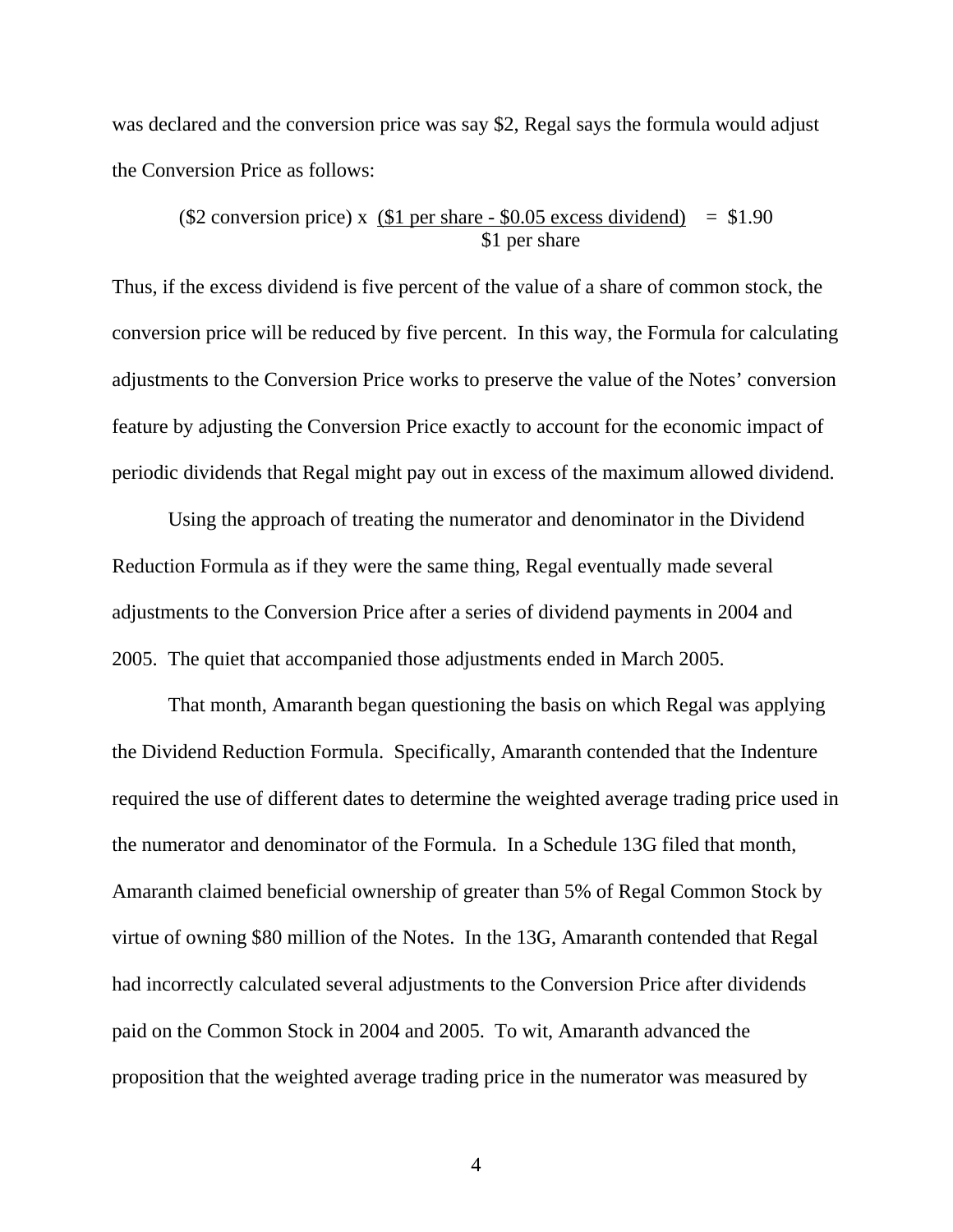reference to the three trading days immediately before the Ex-Dividend Date — or the day after the last date on which someone who purchases Regal stock could expect to receive any forthcoming dividend — but that the weighted average trading price in the denominator was measured by reference to the three trading days immediately before the "dividend date," which Amaranth claimed must be different. Amaranth, however, did not indicate what it believed the dividend date to be; for example, whether that was the date on which the dividend was actually paid, the record date for the dividend, or the date on which a dividend was announced. Although the definition used by Amaranth was unclear, Amaranth claimed that the Conversion Price was \$14.40719 as of March 2005 rather than the \$15.6307 figure calculated by Regal.

 On March 28, 2005, Amaranth provided notice that it wished to convert \$1,000 face amount of its Notes using its Conversion Price. Regal honored that notice but used the \$15.6307 Conversion Price it favored, which resulted in Amaranth receiving a lower number of shares of Common Stock than it sought.

 In further response to Amaranth's actions, Regal acted to amend the Indenture, using its power under § 9.1(a) of that instrument, to cure ambiguities. Regal's proposed amendment changed the language of the Dividend Reduction Formula to calculate the average trading price in the numerator and denominator by reference to the three trading days immediately before the "Ex-Dividend Date." After providing the Trustee with the documentation required to accomplish an amendment of that kind, Regal and the Trustee effected the amendment in the form of a First Supplemental Indenture.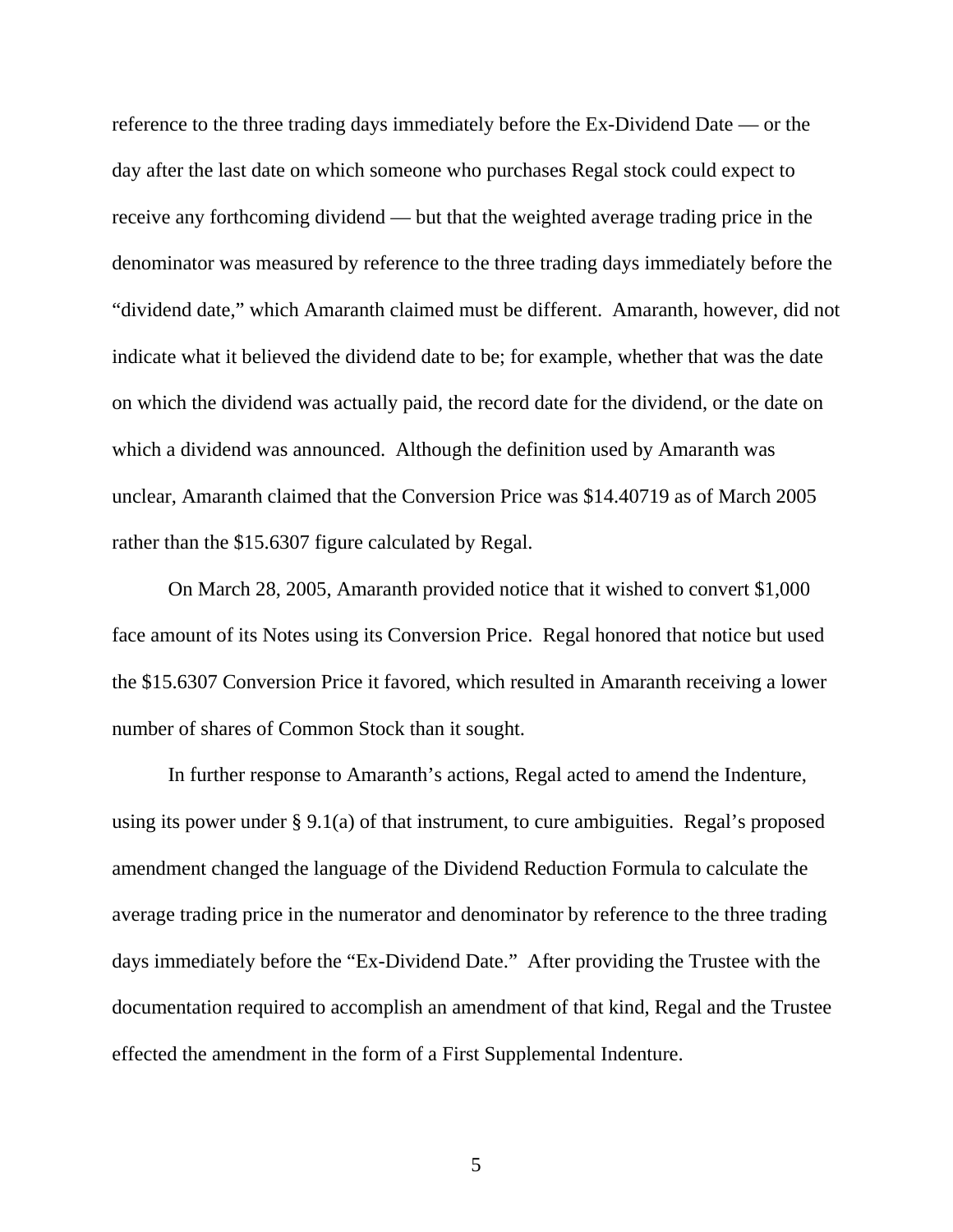In concert with the approval of the First Supplemental Indenture, Regal filed this suit against Amaranth. Regal's complaint sought a declaratory judgment that: 1) its reading of the original language of § 10.4(e) was correct and that the Conversion Price after Regal's March 15, 2005 dividend was \$15.6307; and 2) its approval of the First Supplemental Indenture was valid, proper and effective.

 Amaranth answered the complaint and asserted three counterclaims. The counterclaims are directly contrary to the relief sought by Regal. Amaranth seeks: 1) a declaration that its reading of § 10.4(e) is correct and that the Conversion Price after the March 15, 2005 dividend was \$14.40719; 2) an award of additional Regal common shares or monetary damages to compensate it for the shortfall resulting from Regal's use of the higher \$15.6307 Conversion Price in responding to Amaranth's March 28, 2005 Conversion notice; and 3) a declaration that the First Supplemental Indenture is invalid because it materially alters the proper Dividend Reduction Formula intended by the original parties to the Indenture.

 Amaranth has clarified its position on the Dividend Reduction Formula, making clear that it believes that the numerator in the Formula is measured by the volume weighted average price for the three trading days immediately before the Ex-Dividend Date, while the denominator is measured by the volume weighted average price for the three trading days immediately before the date on which the dividend is paid.

 Amaranth characterizes Regal's contrary reading as "untenable" and its execution of the Fist Supplemental Indenture as "improper."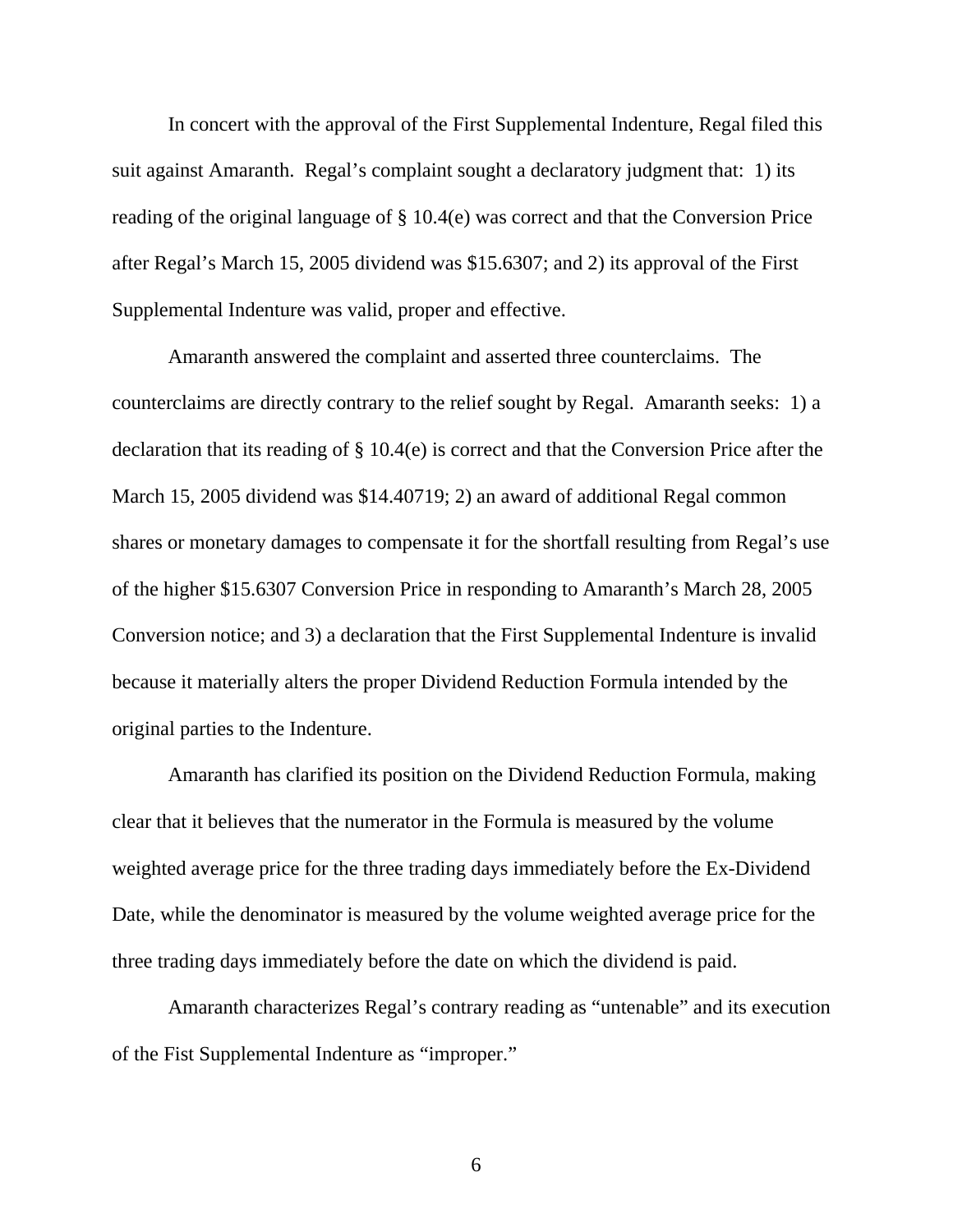This case comes before me on a motion for class certification under Court of

Chancery Rule 23. It is undisputed that most of the elements required for certification are satisfied and therefore I address only the elements contested by Amaranth. Amaranth refuses to assent to serving as a defendant class representative on the grounds that a) it cannot adequately represent the defendant class, and b) it is not typical of the defendant class.

Amaranth premises that argument on its status as a hedge fund:

By its very nature as a hedge fund, Amaranth employs investment strategies by which its interest may not be aligned with all of the approximately ninety members of the putative class. As is typical of hedge funds, Amaranth's traders regularly review the fund's portfolio and make decisions to hold, liquidate or increase its positions (and, in the case of options and convertible securities, including its position in the Regal convertible bonds, whether to exercise or convert those positions) based on a complex array of investment considerations. For this reason, hedge funds are often not considered appropriate class representatives. In this case, if Amaranth, for example, decides to liquidate its position in Regal's convertible bonds, it would no longer have any stake in this litigation and would not have any interest in vigorously representing the class. Thus, Amaranth is not an adequate class representative, and Regal's motion seeking class certification should be  $denied<sup>4</sup>$ 

More particularly, Amaranth alleges that it has a fiduciary obligation to its investors to

sell its large position in the Regal Notes if that is in the best interests of its investors.

Furthermore, Amaranth argues that it takes complex investment positions, and that as to

Regal, owns not only the Notes, but a short position in Regal's common stock and

<sup>4</sup> Amaranth Br. at 1.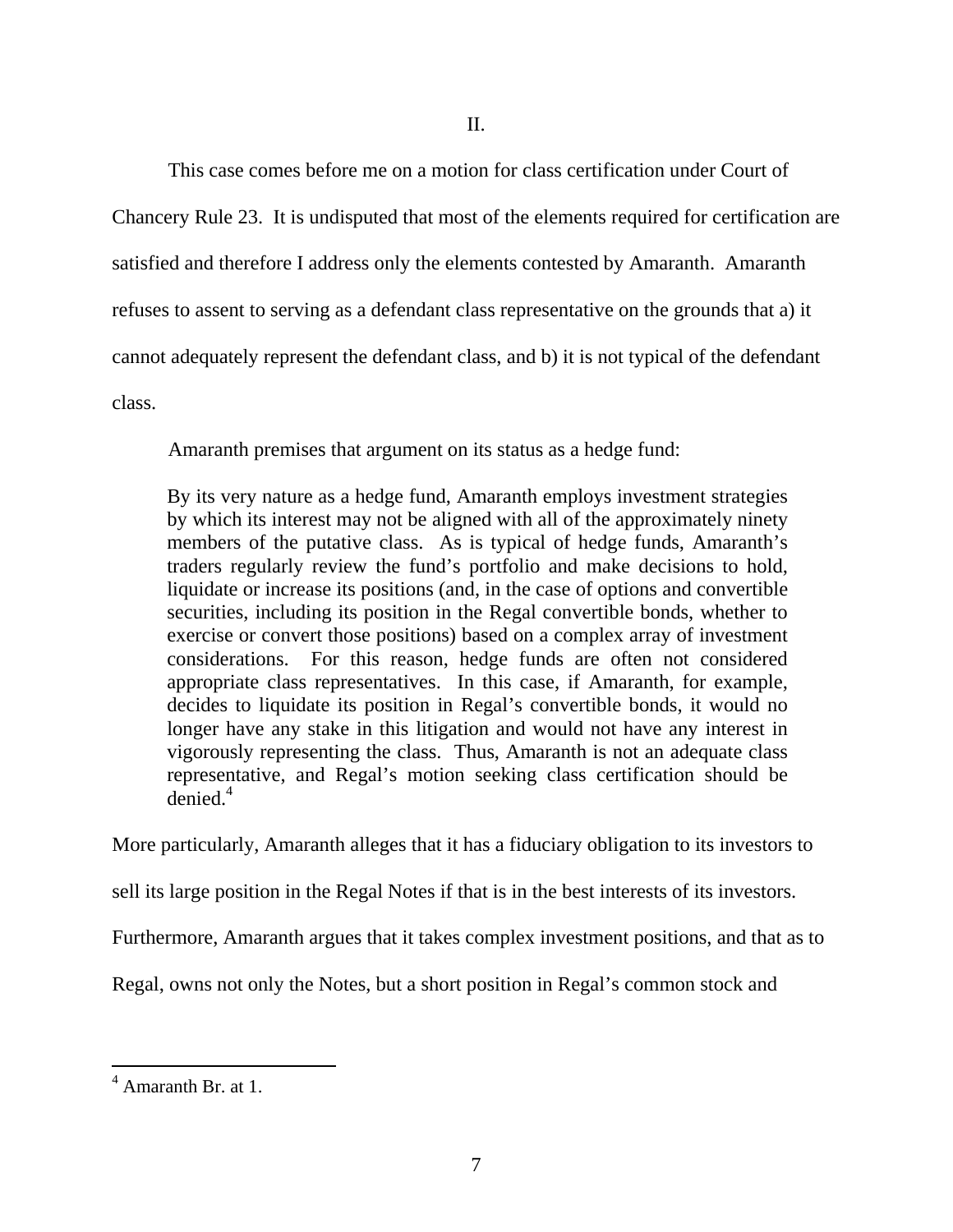interests in swap agreements relating to the Notes. For that reason, Amaranth claims it lacks typicality.

Although I recognize that some courts have refused to appoint hedge funds as class representatives in very different contexts,<sup>5</sup> Amaranth's arguments here are insubstantial and do not come close to justifying denial of Regal's motion to certify a class.

As to the question of adequacy, Amaranth is extremely well-positioned to serve as an adequate class representative and easily satisfies the requirements of Rule 23(a)(4). Amaranth owns an extremely large position in the Notes. It is the Noteholder that chose to contest publicly the method by which Regal computes the Conversion Price, thus putting Regal in a position where it either had to assent to Amaranth's interpretation and make adjusted payments to all Noteholders or to bring a suit to obtain a declaration that

 5 A sampling of cases of this kind includes: *Hamilton Partners, Ltd. v. Sunbeam Corp.*, 2001 WL 34556527 (S.D. Fla. July 3, 2001) (refusing to grant class certification, not because the hedge fund was disqualified from acting as class representative, but because the diverse investment strategies of the class destroyed any class-wide presumption of reliance); *In re MicroStrategy Inc. Sec. Litig.*, 110 F.Supp.2d 427, 436-37 (E.D. Va. 2000) (deciding not to select a hedge fund as lead plaintiff in a suit under the PSLRA because most of its losses "occurred before defendants issued the first correction" to the misleading disclosures when the average member of the class suffered its losses after the first correction); *In re Bank One S'holders Class Actions*, 96 F.Supp.2d 780, 783-84 (N.D. Ill. 2000) (declining to appoint hedge fund as lead plaintiff in part because of its trading strategies when there were ESOP plaintiffs available who were more adequate; however, the court did not hold that the hedge fund would not have been adequate, only that the other plaintiffs were the most adequate). Evidence that mere status as a hedge fund is not disqualifying is found in the decision of Judge Robinson of the United States District Court for the District of Delaware to certify four hedge funds as lead plaintiffs in the securities class action, *In re Tyson Foods Inc. Sec. Litig*., 2003 WL 22316548 (D. Del. 2003).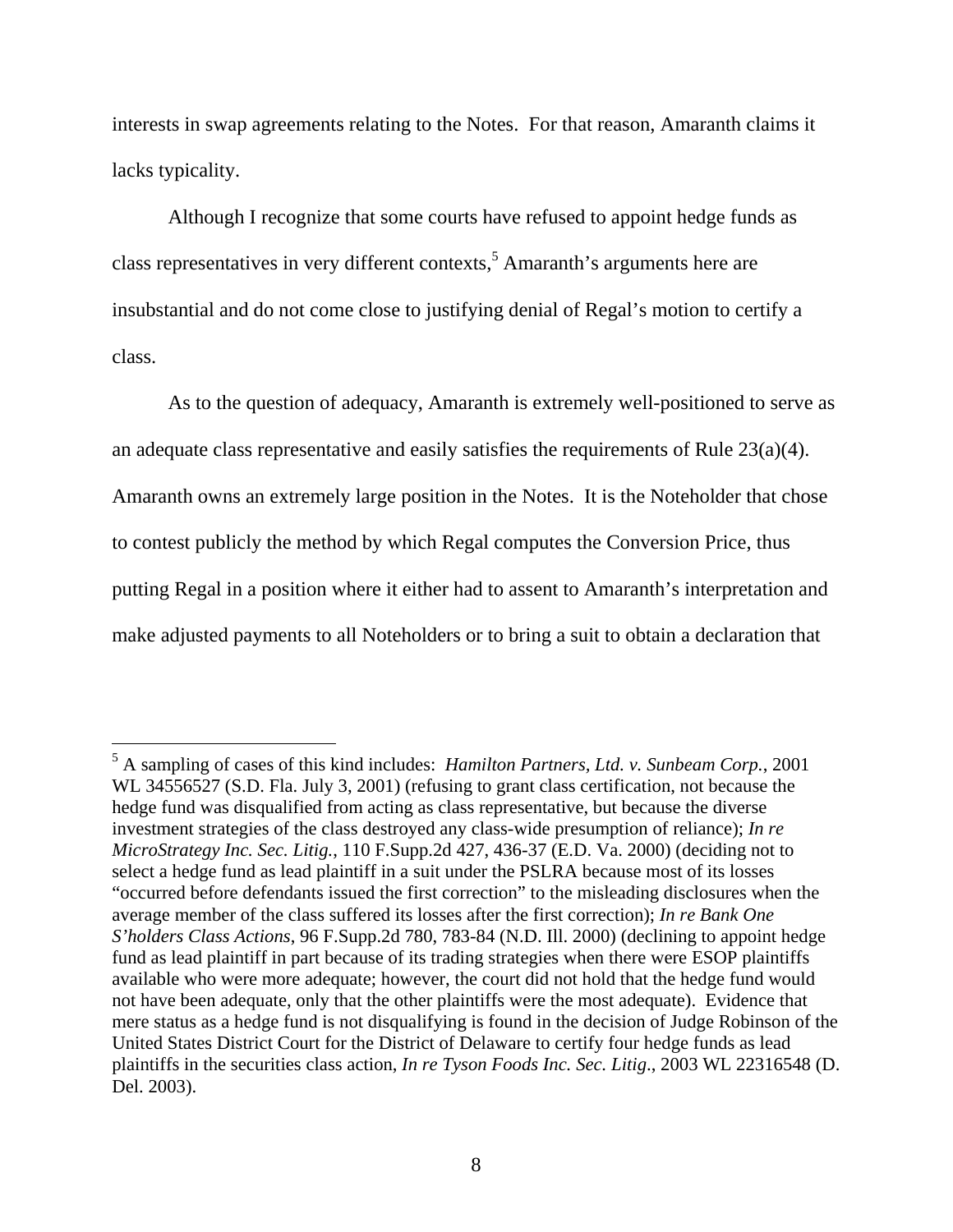its own interpretation, rather than Amaranth's, was correct. Amaranth answered Regal's suit and filed mirror-image counterclaims.

The reality that Amaranth might sell distinguishes it not a bit from any other type of investor serving as a class representative. Even if Amaranth sells its Notes, Amaranth has already stated a claim based on its past conversion of \$1,000 worth of Notes. Therefore, it would not even lose standing upon a sale of its position, unless it abandoned its counterclaim. Likewise, the meaning of the Dividend Reduction Formula also will influence the price at which Amaranth can sell its Notes, as it relates to their value when converted into Regal common stock. $<sup>6</sup>$  It is important that judges' minds remain open and</sup> supple; therefore, I concede that if Amaranth sells its Notes, drops its counterclaims, and disclaims any claims regarding the price at which it sold its Notes, then an issue might arise about the propriety of its continuation as class representative. But given that Amaranth's own adversarial posture toward Regal's interpretation of the Dividend Reduction Formula is what generated this lawsuit and given that Amaranth has the largest position in the Regal Notes, it comes with ill grace for it to use the hypothetical possibility that it will sell its Notes in the future as a pretext to avoid serving as class representative. Individual investors, mutual funds, and pension funds all also sell their holdings when that is advisable, and mutual and pension funds have the same sort of

 $^6$  Tom Copeland et. al., McKinsey & Company, Inc., Valuation: Measuring and MANAGING THE VALUE OF COMPANIES 424 (3d ed. 2000) (explaining that the conversion price is one of the categories of information needed to value a callable, convertible bond).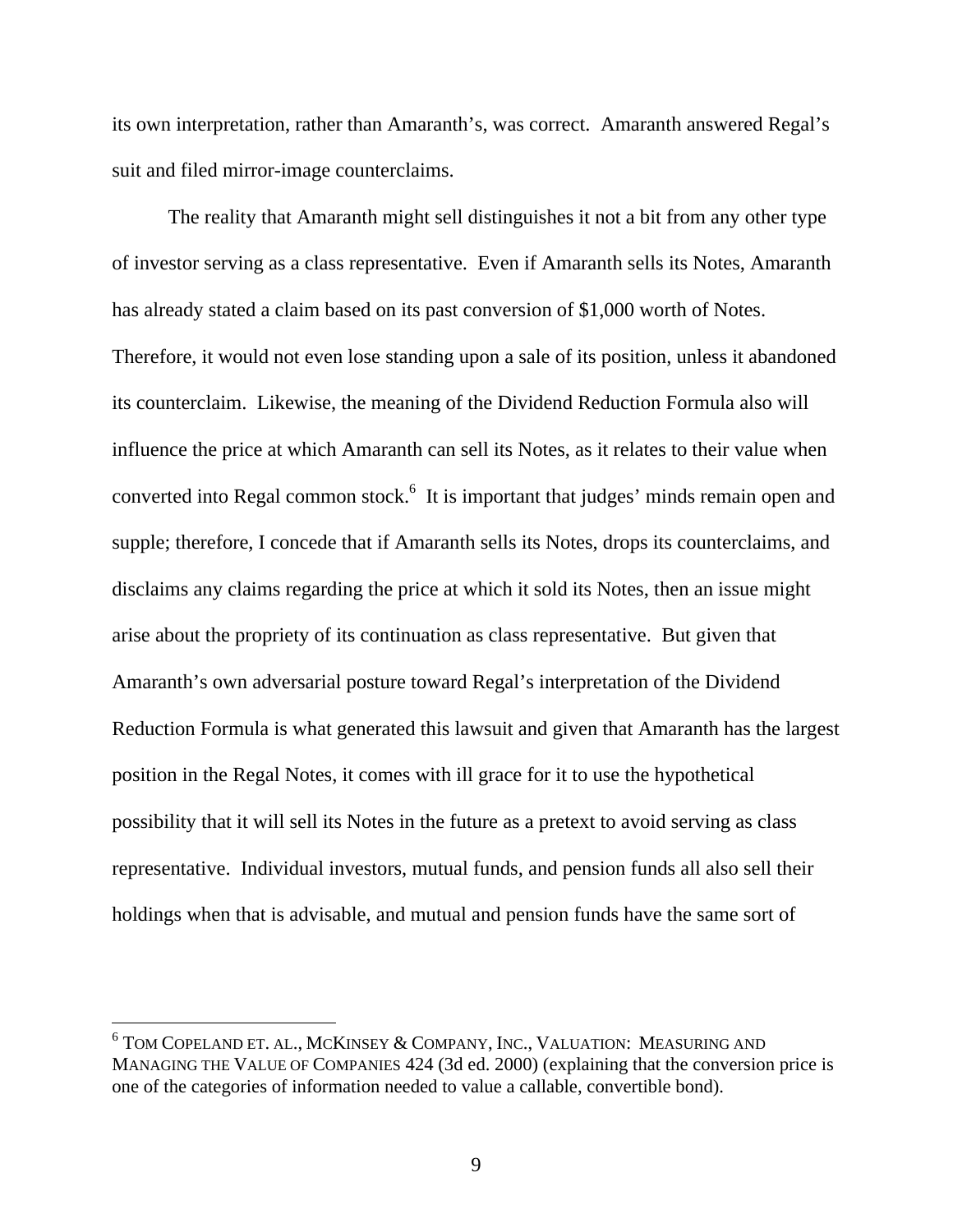fiduciary obligations to their investors that Amaranth points to as influencing their decisions whether to hold.

The ill grace of Amaranth's position is, of course, heightened by the obvious need for Regal to have an answer to the dispute which Amaranth surfaced regarding the Dividend Conversion Formula. It is essential for Regal that there be one reliable answer that binds all the Noteholders.<sup>7</sup> Amaranth is ideally situated to represent the Noteholders in arguing their side of the relevant question, as it has a large stake in the answer, has aggressively advocated a position contrary to that of Regal, and has retained experienced and well-regarded counsel to advance its position. Given Amaranth's obvious adequacy, its reluctance to burden itself with serving as a class representative is not a sufficient basis for rejecting Regal's motion for certification of a defendant class with Amaranth as class representative.<sup>8</sup> Nor are the trivial, if extant, additional costs and burdens Amaranth will take on as class representative a justification for denying Regal's motion; after all, "it

<sup>7</sup> Ct. Ch. R. 23(b)(1), (2); *see also Zimmerman v. Home Shopping Network, Inc*., 1989 WL 102488, at \*7 (Del. Ch. Sep. 11, 1989) (addressing the propriety of a suit by debenture holders in Delaware regarding the conversion formula for those instruments and stating that the issuer could have brought a defendant class action to bring the debenture holders before a court, but made a tactical decision not to do so).

<sup>8</sup> *See Leon N. Weiner & Assoc., Inc. v. Krapf*, 584 A.2d 1220, 1224 (Del. 1991) (noting defendant can be appointed class representative despite its reluctance if the court is assured that the defendant is nonetheless committed to opposing the plaintiff's request for relief); *Prezant v. De Angelis*, 636 A.2d 915, 923-24 (Del. 1994) (explaining that certification of defendant class is appropriate if the court is convinced that the proposed class representative will represent the absent members of the class adequately and if the relief sought by the particular plaintiffs who bring the suit can be thought to be what would be desired by the other members of the class); 7A WRIGHT, MILLER & KANE, FEDERAL PRACTICE AND PROCEDURE § 1770 (3d ed. 2005) ("[T]he fact that the named representatives are reluctant does not necessitate the denial of class certification if the court finds that they have the incentive and ability to protect the entire class effectively.").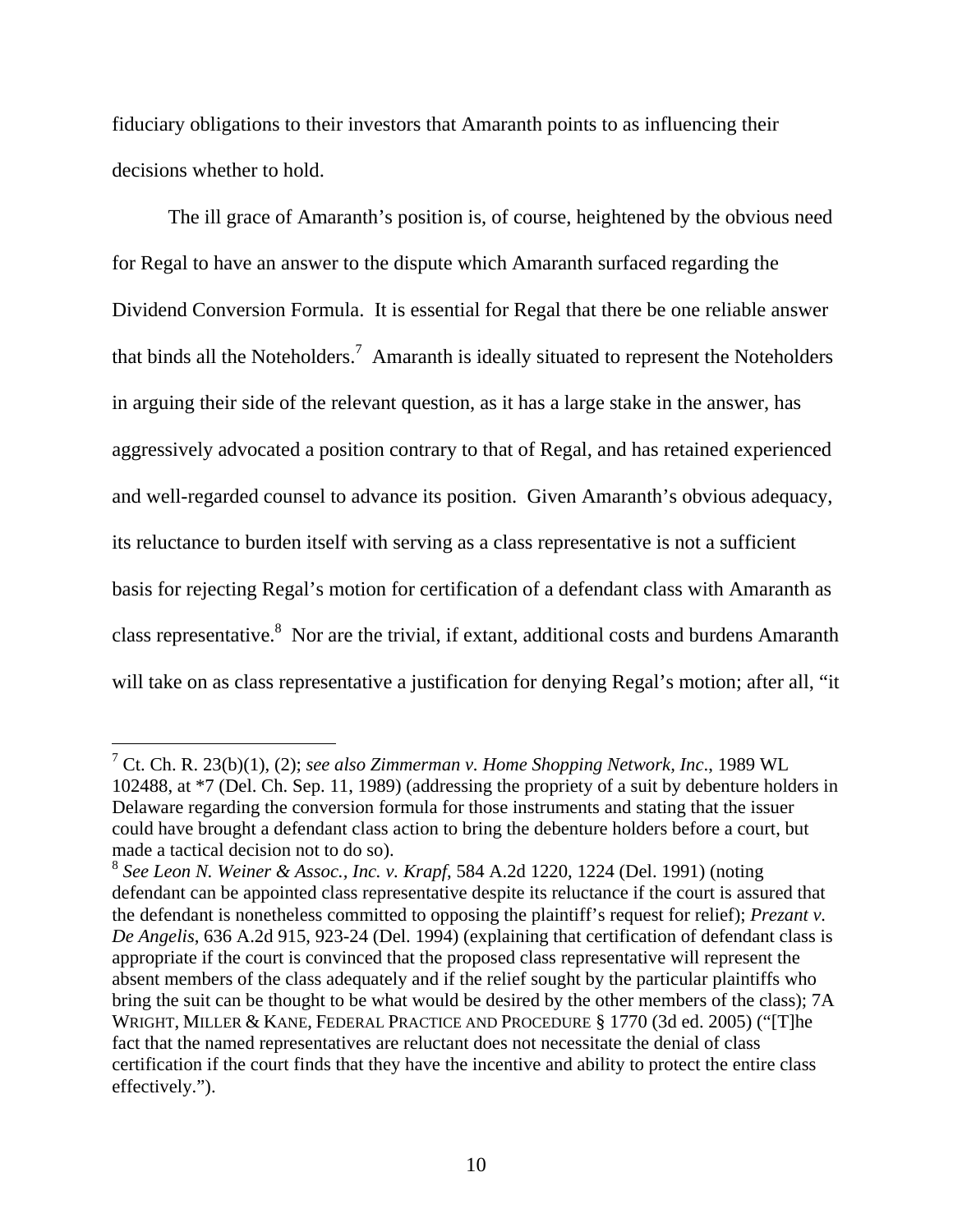is unlikely that a defendant who represents a class on a common issue will incur significant additional expenses; the class representative can simply conduct the same defense he would have presented had he been sued as an individual."<sup>9</sup>

Likewise, Amaranth's plea that it fails the typicality requirement of Rule 23(a)(3) lacks legal and equitable appeal. Although it may be a psychic blow to some titans of trading to read this, the reality is that so-called hedge funds are not so special and their trading strategies are often more different in degree than in kind from that of other common investment funds. In that regard, it is increasingly the case that all sorts of investment funds engage in hedging strategies, of diverse kinds. It is not critical that Amaranth might (and that is a big "might") suffer different damages than other class members.<sup>10</sup> Courts have rejected, in more complex cases than this one, the notion that the trading strategies of a proposed representative made them atypical.<sup>11</sup> The key

<sup>9</sup> Note, *Defendant Class Actions*, 91 HARV. L. REV. 630, 648 (1978). *See also Raider v. Sutherland*, 2006 WL 75310, at \*1 (Del. Ch. Jan. 4, 2006) (noting that where class representatives do shoulder additional financial burdens as a representative both Delaware and federal law permit the class representative to be awarded additional compensation).

<sup>10</sup> *E.g.*, *Zeffiro v. Pennsylvania Bank & Trust Co.*, 96 F.R.D. 567, 569-70 (E.D. Pa. 1983) (certifying class and explaining that assuming that plaintiff and each member of the represented group have an interest in prevailing on similar legal claims, particular factual differences, such as differences in the amount of damages claimed or even the availability of certain defenses against a class representative, may not render the representative's claims atypical); *Dura-Bilt Corp. v. Chase Manhattan Corp.*, 89 F.R.D. 87, 99 (S.D.N.Y. 1981) (stating that the difference in the damages amount claimed by the class representative and other class members did not render the representative's claim atypical); *see* 7A WRIGHT, MILLER & KANE, FEDERAL PRACTICE AND PROCEDURE § 1764 (3d ed. 2005) ("[T]he [typicality] requirement may be satisfied even though varying fact patterns support claims or defenses of individual class members or there is a disparity in the damages claimed by the representative parties and the other class members."). <sup>11</sup> *E.g.*, *Saddle Rock Partners, Ltd. v. Hiatt*, 2000 WL 1182793, at \*4 (S.D.N.Y. Aug. 21, 2000) (stating that the named plaintiff's "sophistication does not detract from the fact that . . . [the] claim of fraudulent conduct flows from the same course of events . . . and gives rise to the same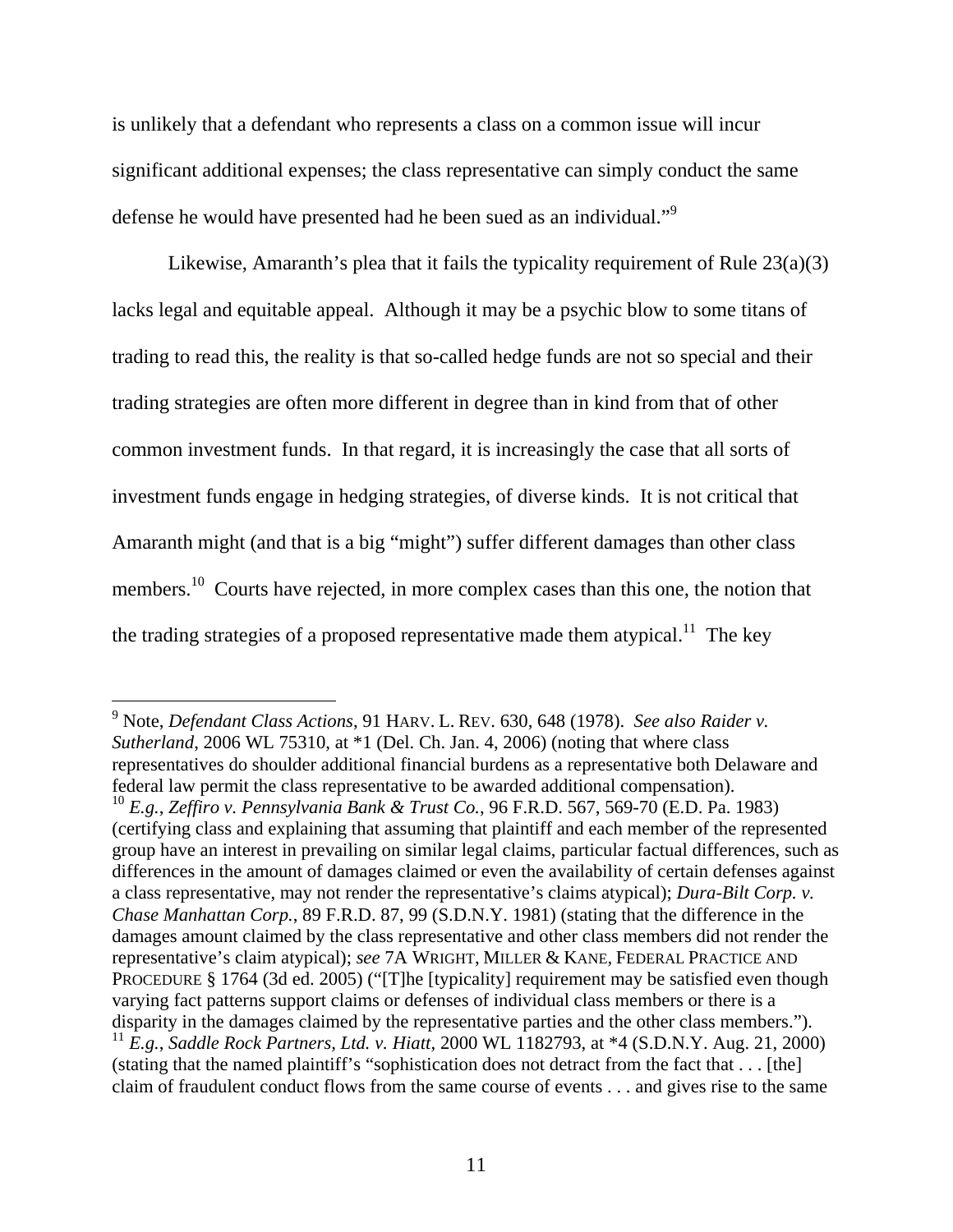question in the narrow case is one common to all Noteholders: how is the denominator in the Dividend Conversion Formula calculated? For typicality purposes, what is important is that Amaranth's position regarding the Dividend Conversion Formula be typical of and aligned with the interests of the other Noteholders. It obviously is, and if Amaranth succeeds in proving that its reading of the Formula is correct, that victory will redound to the benefit of the entire Noteholder class. Because of that, Amaranth meets the relatively non-stringent test for typicality.12

legal liabilities, as is true for the class members it seeks to represent."); *In re Oxford Health Plans, Inc. Sec. Litig.*, 199 F.R.D. 119, 123 (rejecting the argument that the two plaintiffs who sought to be lead plaintiffs were not suitable because they were market makers in the company's options and were therefore atypical); *Danis v. USN Commc'ns, Inc.*, 189 F.R.D. 391, 397 (N.D. Ill. 1999) (explaining that the fact that plaintiff may have used somewhat distinctive buying strategies does not render him atypical with respect to the claim of overarching fraud); *Gilbert v. First Alert, Inc.*, 904 F.Supp. 714, 720 (N.D. Ill. 1995) ("Simply because the individual plaintiffs may be stock speculators does not place them in a different position from other members of the class with respect to the allegation that defendants disseminated false or misleading information."); *see* 7A WRIGHT, MILLER & KANE, FEDERAL PRACTICE AND PROCEDURE § 1768 (3d ed. 2005) ("[Because] a particularly sophisticated investor . . . [is] more knowledgeable than the typical [investor] does not automatically disqualify [that] person from being a proper representative . . . .").

<sup>12</sup> *See Newton v. Merrill Lynch, Pierce, Fenner & Smith*, 259 F.3d 154, 183 (3d Cir. 2001) (noting that the courts have set a "low threshold" for satisfying typicality and that claims based on common course of conduct satisfy typicality); *Weiner*, 584 A.2d at 1225 (articulating that typicality is satisfied even if a representative's legal and factual position is not identical to the rest of class, key is that a representative's claim or defense arises from the same event or course of conduct that gives rise to the claims or defenses of other class members and is based on the same legal theory); *Paine Webber R & D Partners, L.P. v. Centocor, Inc*., 1997 WL 719096, at \*4 (Del. Super. Oct. 9, 1997) (explaining that when a representative's claims or defenses arise out of same circumstances affecting rest of the class and the representative's position is based on same legal theory as rest of class, typicality is satisfied); *In re Merrill Lynch Sec. Litig*., 191 F.R.D. 391, 397 (D. N.J. 1999) (noting if the acceptance of the representative's legal position would vindicate the entire class's interests, then the representative is typical), *aff'd*, 259 F.3d 154 (3d Cir. 2001). *See generally* 7A WRIGHT, MILLER & KANE, FEDERAL PRACTICE AND PROCEDURE § 1764 (3d ed. 2005) ("[T]ypical claims need not be identical to one another; something less restrictive is appropriate to satisfy Rule 23(a)(3).").